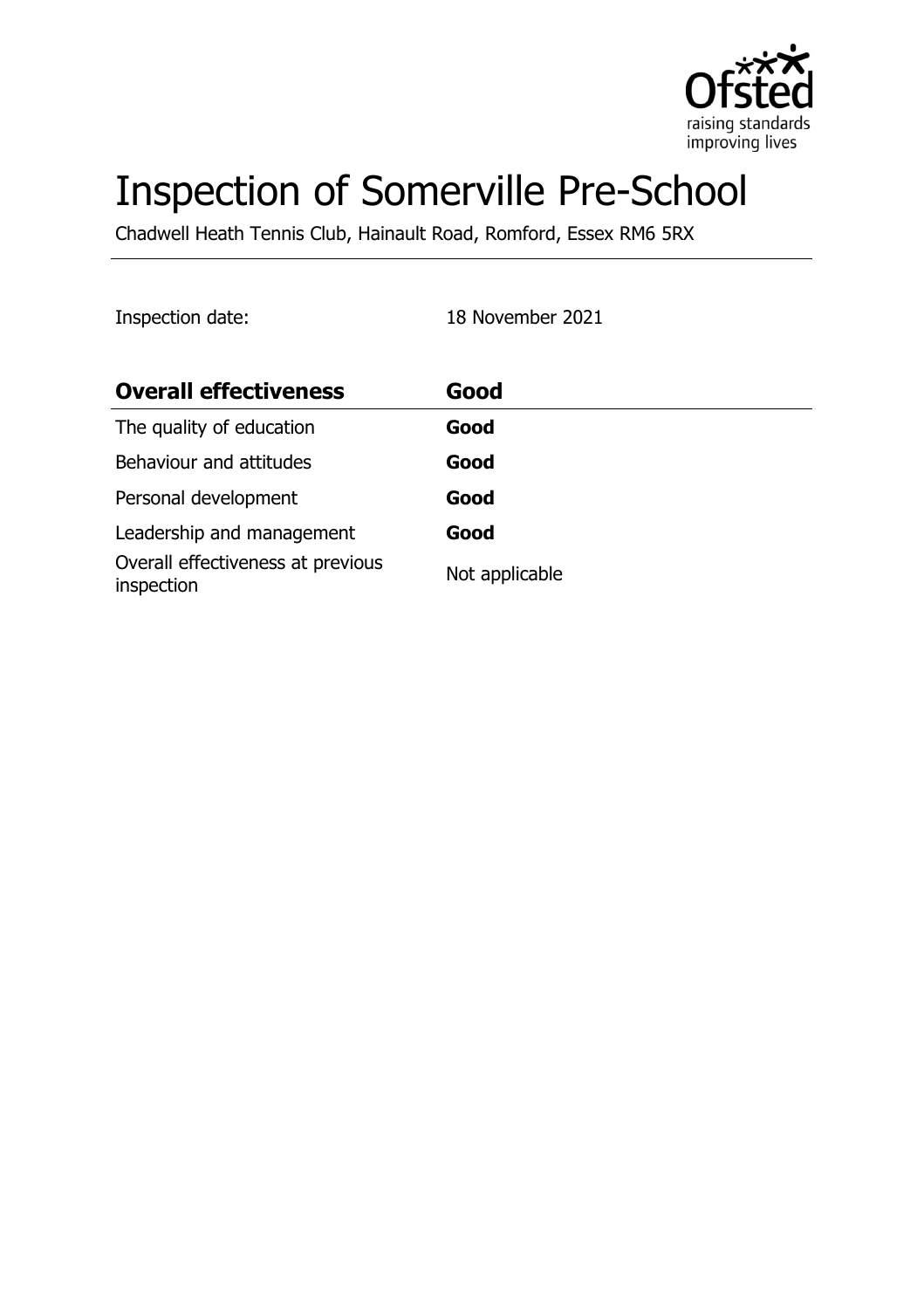

# **What is it like to attend this early years setting?**

## **The provision is good**

Children demonstrate they are happy at this welcoming pre-school. They confidently leave their parents at the door and quickly settle down to their play. Children benefit from warm and nurturing relationships with staff. They receive lots of individual attention, which helps them to feel safe and secure. Children's behaviour is good. They learn about the boundaries of the pre-school and what is expected of them. Children are kind and friendly towards each other. Older children willingly assist with activities, such as tidying up. They check carefully to ensure things are put in the right places.

Overall, staff have high expectations for children. They help them acquire important skills for their future success. For example, children develop good communication skills and confidently articulate what they know. Children show a positive attitude to their learning. They develop their imaginations and show great enthusiasm as they play. For instance, children use large building blocks to construct a house where bears can hibernate. When they need more blocks, they are confident to get these out of the shed independently. Children like playing outdoors. They enjoy using large equipment, such as tricycles to develop their large-muscle movements. Children show good physical skills as they negotiate the wobbly tyres. They balance carefully until they reach the end and then challenge themselves to jump as far as they can.

# **What does the early years setting do well and what does it need to do better?**

- $\blacksquare$  The manager and staff work together as an enthusiastic and dedicated team. They are committed to providing an inclusive environment where all children and their families are welcome. Staff take time to get to know children and their parents and build strong and trusting relationships with them. Parents comment how much their children enjoy attending the setting. They state that staff communicate well with them and provide suggestions to support children's learning at home.
- $\blacksquare$  Staff monitor children's development closely from the start. They quickly identify if children need extra help to achieve all that they can. The deputy manager has a wealth of training and experience, to help her understand children's individual needs. She works closely with parents, staff and other professionals. They draw up individualised plans for children and provide a good overall range of activities, which help to close any gaps in their learning. All children, including children with special educational needs and/or disabilities, children who receive additional funding and those who speak English as an additional language, make good progress from their starting points.
- Overall, children benefit from an interesting and well-balanced curriculum. The manager and staff know what they want children to learn during their time at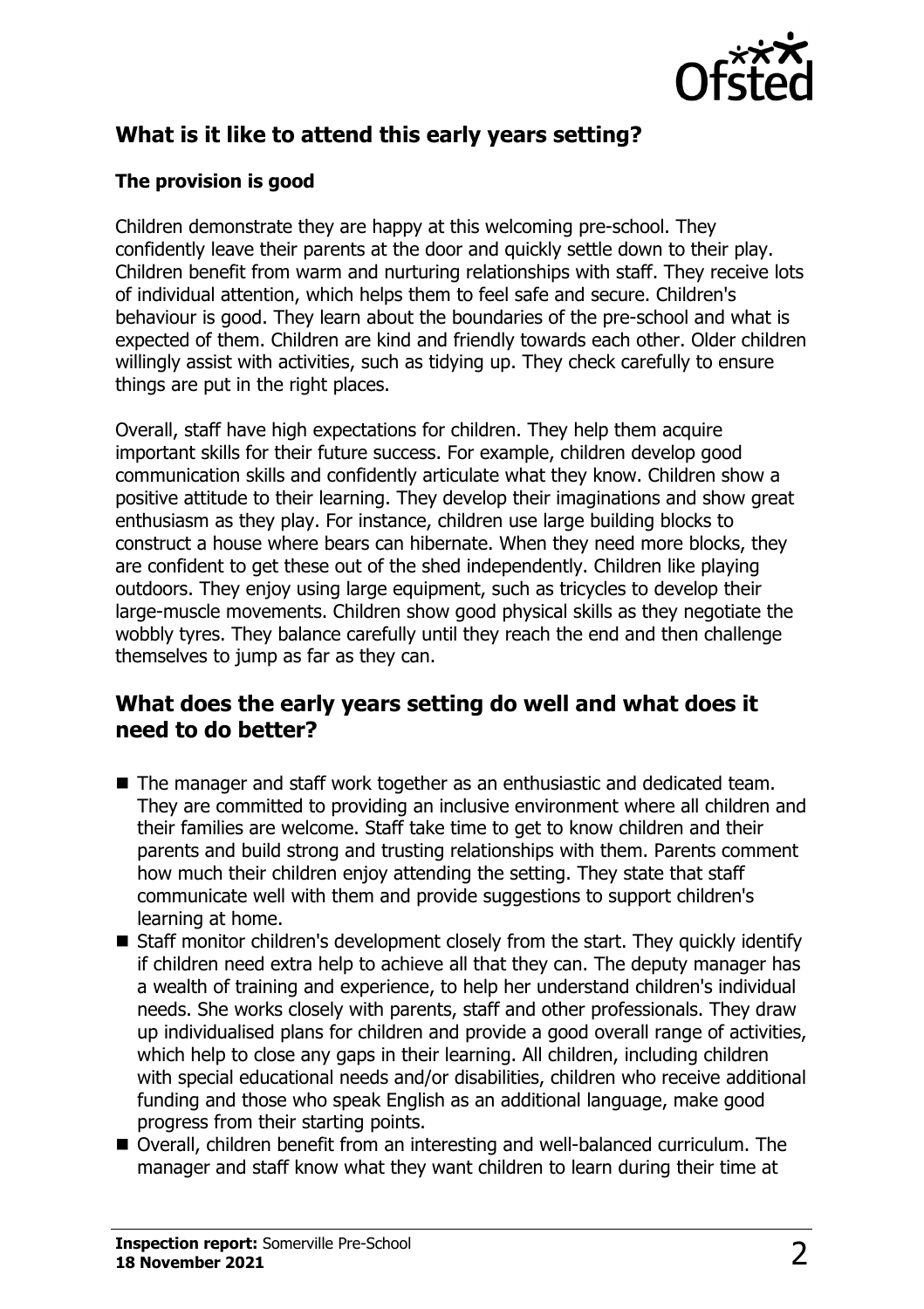

the pre-school. They plan activities that allow children to take the lead in their own learning and opportunities for children to learn from adults. The quality of education is good, overall. However, on occasion, activities for large groups of children are not well planned. Staff are unable to focus on children's individual learning needs and children do not learn all that they could from the experiences.

- $\blacksquare$  Children clearly enjoy their learning. They concentrate well and keep trying as they discover how to make sandcastles and complete jigsaw puzzles. Children show energy and enthusiasm in their imaginative role play. They make links with their own lives as they pretend to fill their cars with petrol and then drive off to get some shopping. Children enjoy challenges and solving problems. For instance, they work hard to construct a house for the toy animals. When the elephant will not fit, they say, 'it's too big'. They consider what to do next and work out that they can extend their building so that all the animals fit in.
- $\blacksquare$  Staff place a good focus on teaching children the importance of living a healthy lifestyle. Children regularly play outdoors, follow good hygiene routines and enjoy vigorous exercise. Staff help children understand risks and learn how to keep themselves safe. For instance, children learn to use knives safely as they butter toast at snack time. In the garden, staff set up a pretend road. They teach children to recognise safe places to cross the road, such as where there is a zebra crossing. Children remember that they must hold an adult's hand and look out for cars coming.

# **Safeguarding**

The arrangements for safeguarding are effective.

Staff receive regular training and updates about child protection and wider safeguarding issues, such as online abuse and the risks of radicalisation. They know the signs of possible abuse and neglect and the procedures to follow, should they have any concerns about a child's welfare. The manager knows what to do if there are concerns or allegations made about adults working with children. She follows robust recruitment processes, to check that staff are suitable for their roles. Staff use risk assessments effectively to ensure that the premises are safe and secure for children.

## **What does the setting need to do to improve?**

#### **To further improve the quality of the early years provision, the provider should:**

 $\blacksquare$  plan and implement group activities more effectively, to ensure they meet the individual learning needs of all children taking part.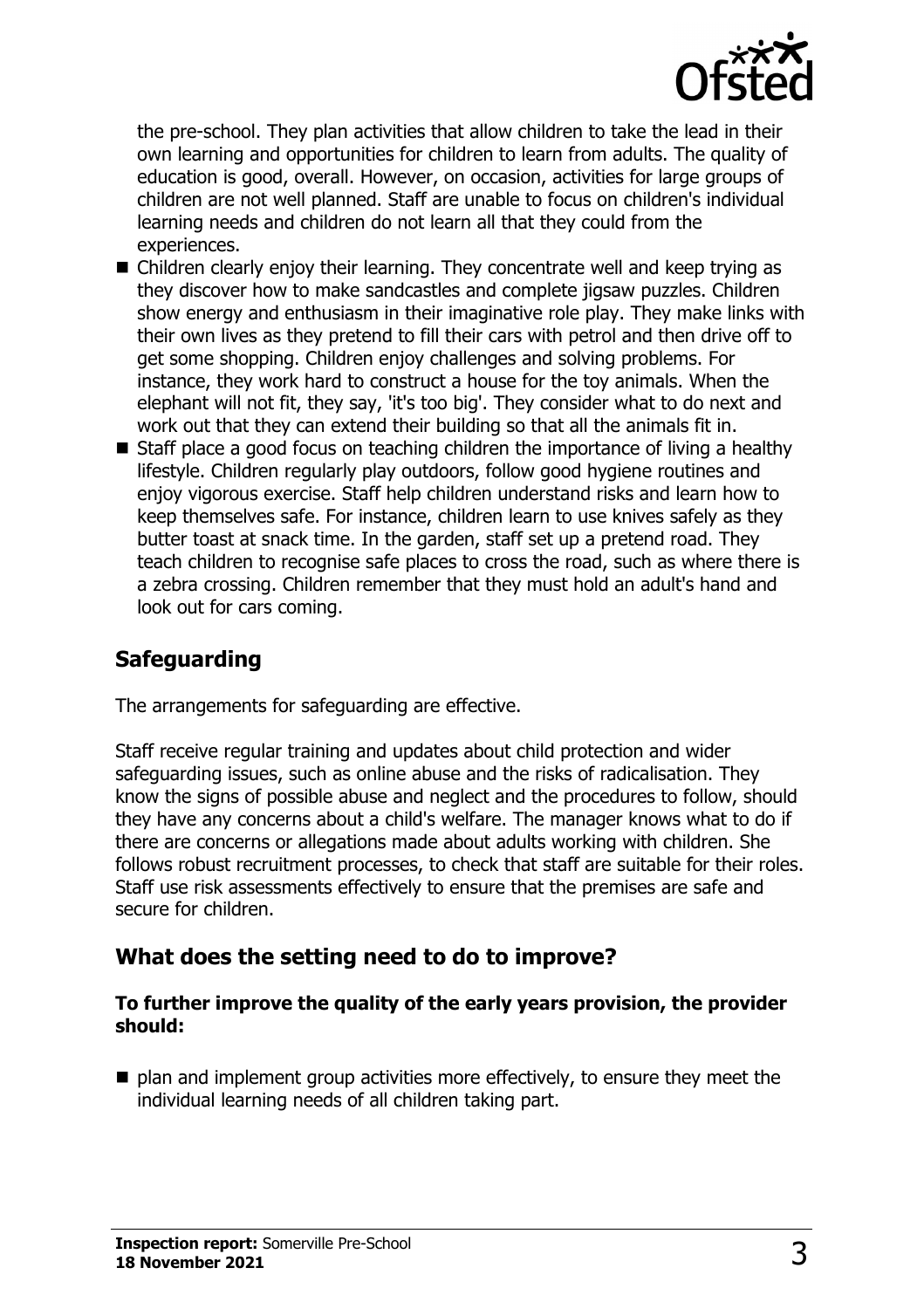

| <b>Setting details</b>                         |                                    |
|------------------------------------------------|------------------------------------|
| Unique reference number                        | EY563264                           |
| <b>Local authority</b>                         | Redbridge                          |
| <b>Inspection number</b>                       | 10194296                           |
| <b>Type of provision</b>                       | Childcare on non-domestic premises |
| <b>Registers</b>                               | Early Years Register               |
| Day care type                                  | Full day care                      |
| Age range of children at time of<br>inspection | $2$ to 4                           |
| <b>Total number of places</b>                  | 24                                 |
| Number of children on roll                     | 24                                 |
| Name of registered person                      | Somerville Pre-School Committee    |
| Registered person unique<br>reference number   | RP902145                           |
| <b>Telephone number</b>                        | 07765072797                        |
| Date of previous inspection                    | Not applicable                     |

## **Information about this early years setting**

Somerville Pre-School re-registered in 2018 after a change of premises. The preschool operates each weekday from 7.45m to 4pm, term times only. The provider employs six staff, five of whom have early years qualifications. One staff member is qualified at level 6 and the others hold level 3 qualifications. The pre-school offers funded early education to children aged two, three and four years.

# **Information about this inspection**

### **Inspector**

Sarah Crawford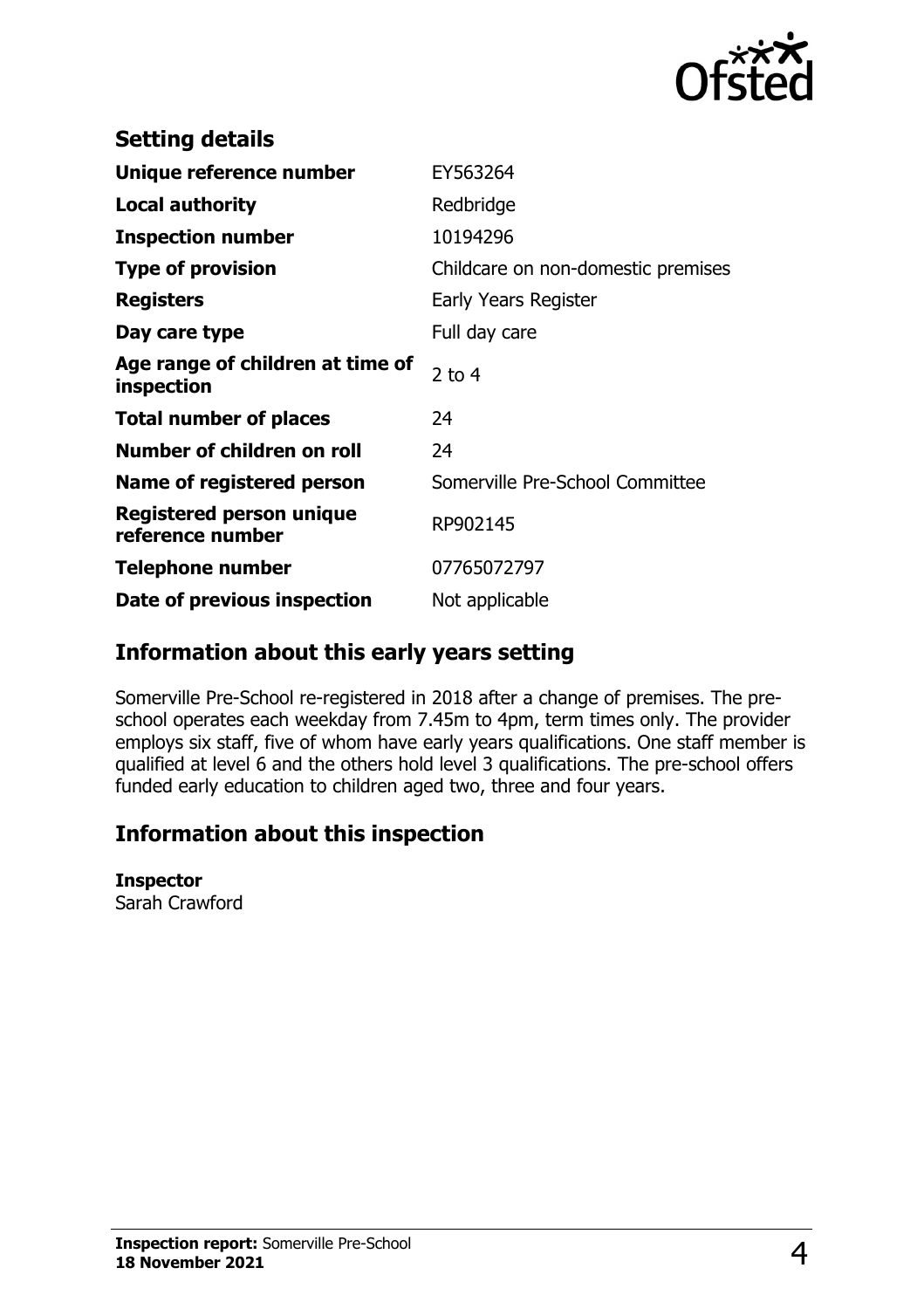

## **Inspection activities**

- $\blacksquare$  This was the first routine inspection the provider received since the COVID-19 pandemic began. The inspector discussed the impact of the pandemic with the provider and has taken that into account in her evaluation of the provider.
- $\blacksquare$  The manager and the inspector completed a learning walk together. They discussed the curriculum and how the pre-school is organised.
- The inspector observed a range of learning experiences indoors and outdoors and evaluated the quality of education and the impact on children's learning.
- $\blacksquare$  The manager and the inspector carried out a joint observation and evaluated the quality of teaching together.
- $\blacksquare$  The inspector spoke to parents, staff and children during the inspection and considered their views and experiences.
- $\blacksquare$  A range of documents, including staff suitability checks, paediatric first-aid certificates and safeguarding policies, were reviewed by the inspector.

We carried out this inspection under sections 49 and 50 of the Childcare Act 2006 on the quality and standards of provision that is registered on the Early Years Register. The registered person must ensure that this provision complies with the statutory framework for children's learning, development and care, known as the early years foundation stage.

If you are not happy with the inspection or the report, you can [complain to Ofsted](http://www.gov.uk/complain-ofsted-report).